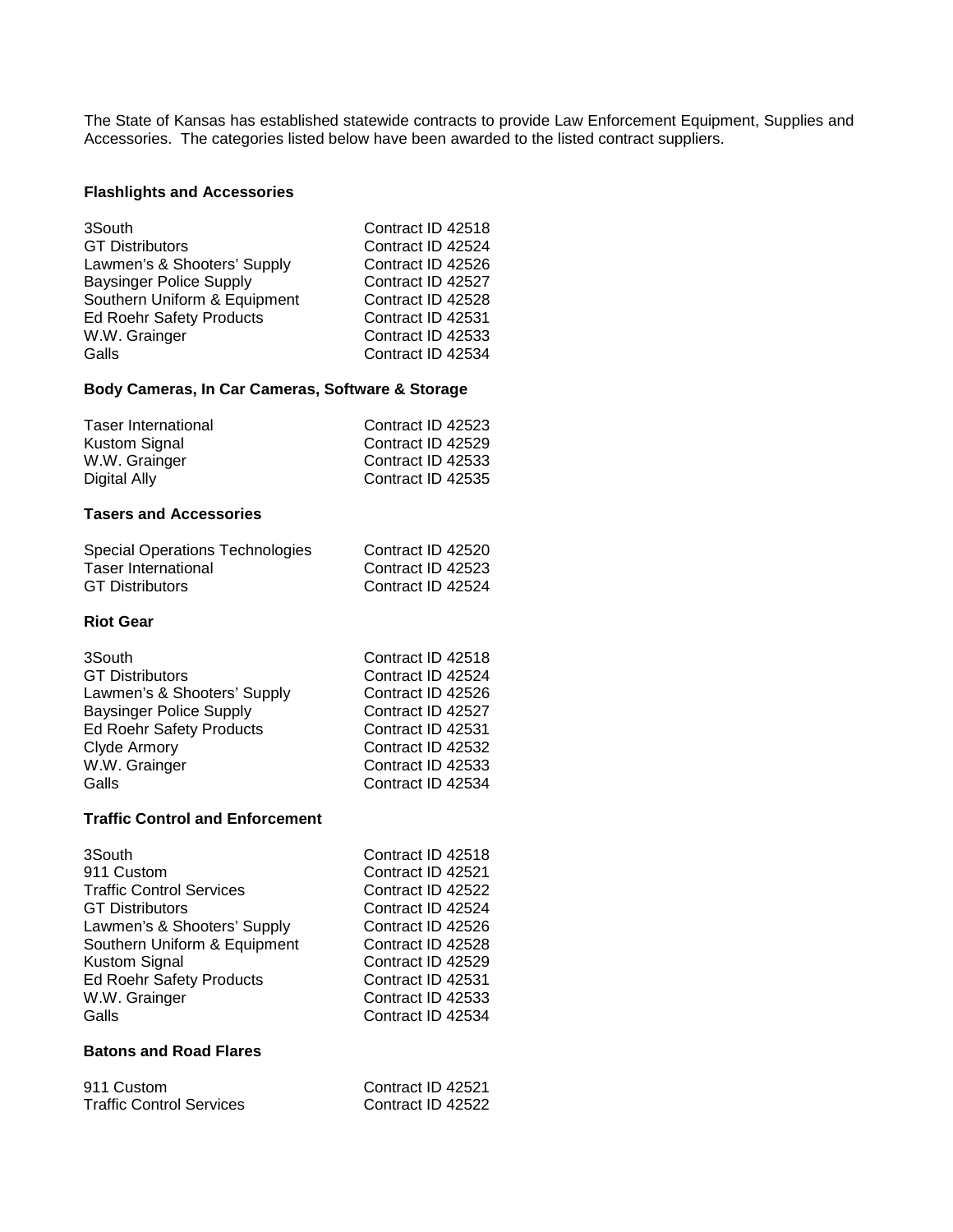| <b>GT Distributors</b>   | Contract ID 42524 |
|--------------------------|-------------------|
| Ed Roehr Safety Products | Contract ID 42531 |
| W.W. Grainger            | Contract ID 42533 |
| Galls                    | Contract ID 42534 |

# **Photo and Voice Recording Equipment**

| Galls                                                                                                                                                                          | Contract ID 42534                                                                                                                                                    |  |
|--------------------------------------------------------------------------------------------------------------------------------------------------------------------------------|----------------------------------------------------------------------------------------------------------------------------------------------------------------------|--|
| <b>Security and Restraint Chains</b>                                                                                                                                           |                                                                                                                                                                      |  |
| <b>GT Distributors</b><br>Lawmen's & Shooters' Supply<br><b>Baysinger Police Supply</b><br><b>Ed Roehr Safety Products</b><br>W.W. Grainger<br>Galls                           | Contract ID 42524<br>Contract ID 42526<br>Contract ID 42527<br>Contract ID 42531<br>Contract ID 42533<br>Contract ID 42534                                           |  |
| <b>Surveillance Equipment</b>                                                                                                                                                  |                                                                                                                                                                      |  |
| 3South<br><b>GT Distributors</b><br>Lawmen's & Shooters' Supply<br><b>Baysinger Police Supply</b><br><b>Ed Roehr Safety Products</b><br>Clyde Armory<br>W.W. Grainger<br>Galls | Contract ID 42518<br>Contract ID 42524<br>Contract ID 42526<br>Contract ID 42527<br>Contract ID 42531<br>Contract ID 42532<br>Contract ID 42533<br>Contract ID 42534 |  |
| <b>Gun Accessories</b>                                                                                                                                                         |                                                                                                                                                                      |  |
| <b>GT Distributors</b><br>Lawmen's & Shooters' Supply<br><b>Baysinger Police Supply</b><br><b>Ed Roehr Safety Products</b><br>Clyde Armory<br>W.W. Grainger                    | Contract ID 42524<br>Contract ID 42526<br>Contract ID 42527<br>Contract ID 42531<br>Contract ID 42532<br>Contract ID 42533                                           |  |
| <b>Vehicle Equipment</b>                                                                                                                                                       |                                                                                                                                                                      |  |
| 3South<br><b>Traffic Control Services</b><br><b>GT Distributors</b><br>Lawmen's & Shooters' Supply<br><b>Ed Roehr Safety Products</b><br>W.W. Grainger                         | Contract ID 42518<br>Contract ID 42522<br>Contract ID 42524<br>Contract ID 42526<br>Contract ID 42531<br>Contract ID 42533                                           |  |
| <b>Belts and Belt Accessories</b>                                                                                                                                              |                                                                                                                                                                      |  |
| <b>GT Distributors</b><br>Lawmen's & Shooters' Supply<br><b>Baysinger Police Supply</b><br>W.W. Grainger                                                                       | Contract ID 42524<br>Contract ID 42526<br>Contract ID 42527<br>Contract ID 42533                                                                                     |  |